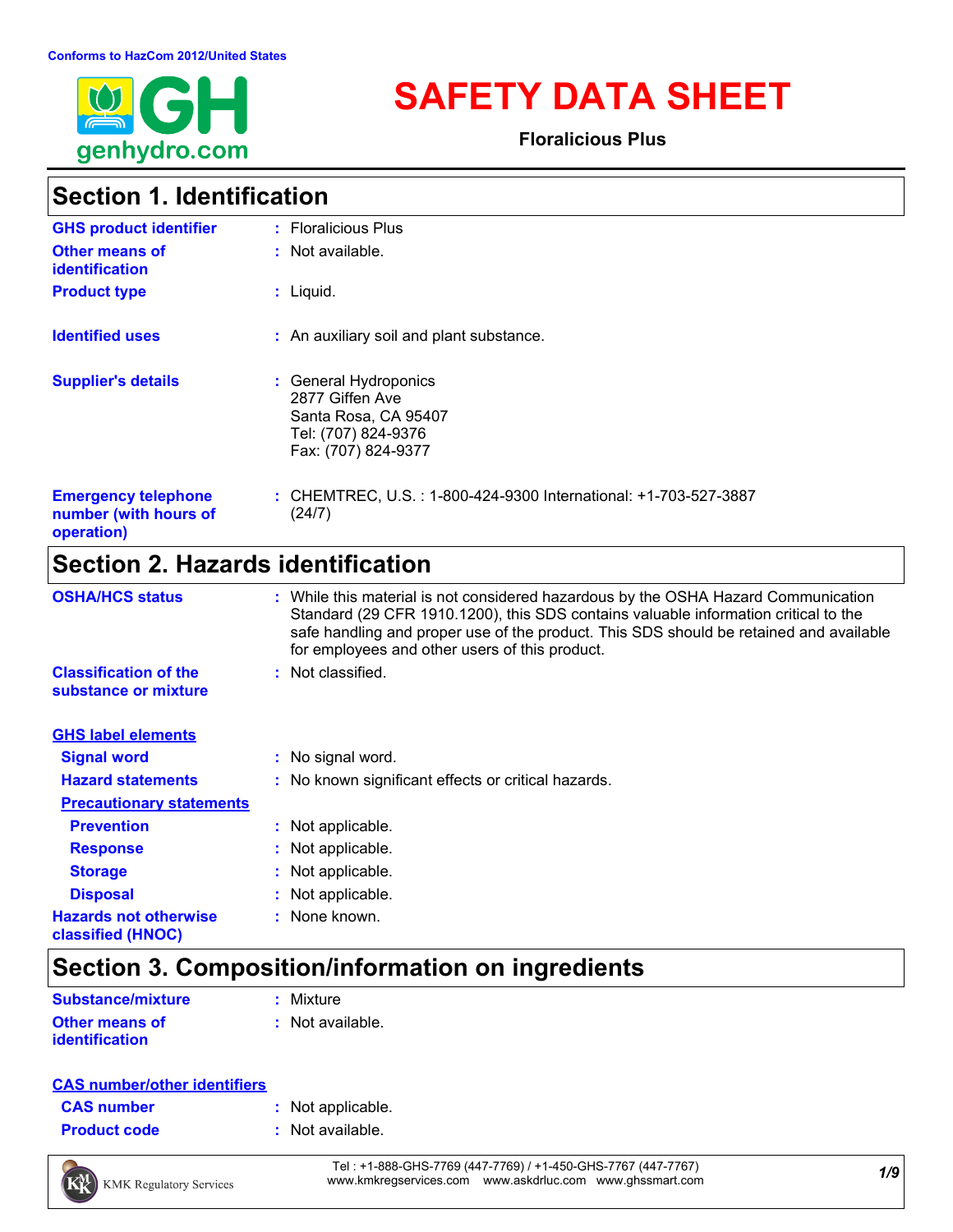

#### **Section 3. Composition/information on ingredients**

| <b>Ingredient name</b> | <b>0</b><br>70 | A C<br>number |
|------------------------|----------------|---------------|
| Humic acids            | $-60$<br>30    | 1415-93-6     |

Any concentration shown as a range is to protect confidentiality or is due to batch variation.

**There are no additional ingredients present which, within the current knowledge of the supplier and in the concentrations applicable, are classified as hazardous to health or the environment and hence require reporting in this section.**

**Occupational exposure limits, if available, are listed in Section 8.**

#### **Section 4. First aid measures**

#### **Description of necessary first aid measures**

| Eye contact         | : Immediately flush eyes with plenty of water, occasionally lifting the upper and lower<br>eyelids. Check for and remove any contact lenses. Get medical attention if irritation<br>occurs.                                                                                                                              |
|---------------------|--------------------------------------------------------------------------------------------------------------------------------------------------------------------------------------------------------------------------------------------------------------------------------------------------------------------------|
| <b>Inhalation</b>   | : Remove victim to fresh air and keep at rest in a position comfortable for breathing. If not<br>breathing, if breathing is irregular or if respiratory arrest occurs, provide artificial<br>respiration or oxygen by trained personnel. Maintain an open airway. Get medical<br>attention if symptoms occur.            |
| <b>Skin contact</b> | : Flush contaminated skin with plenty of water. Get medical attention if symptoms occur.                                                                                                                                                                                                                                 |
| <b>Ingestion</b>    | : Wash out mouth with water. If material has been swallowed and the exposed person is<br>conscious, give small quantities of water to drink. Do not induce vomiting unless<br>directed to do so by medical personnel. Never give anything by mouth to an<br>unconscious person. Get medical attention if symptoms occur. |

#### **Most important symptoms/effects, acute and delayed**

| <u>MOSE IMPORTANTE SYMPTOMIS/GNOGO, AGUIG ANU UGIAYGU</u> |                                                     |
|-----------------------------------------------------------|-----------------------------------------------------|
| <b>Potential acute health effects</b>                     |                                                     |
| Eye contact                                               | : No known significant effects or critical hazards. |
| <b>Inhalation</b>                                         | : No known significant effects or critical hazards. |
| <b>Skin contact</b>                                       | : No known significant effects or critical hazards. |
| <b>Ingestion</b>                                          | : No known significant effects or critical hazards. |
| Over-exposure signs/symptoms                              |                                                     |
| Eye contact                                               | : No known significant effects or critical hazards. |
| <b>Inhalation</b>                                         | : No known significant effects or critical hazards. |
| <b>Skin contact</b>                                       | : No known significant effects or critical hazards. |
| <b>Ingestion</b>                                          | : No known significant effects or critical hazards. |
|                                                           |                                                     |

#### **Indication of immediate medical attention and special treatment needed, if necessary**

| <b>Notes to physician</b>         | : Treat symptomatically. Contact poison treatment specialist immediately if large<br>quantities have been ingested or inhaled. |  |
|-----------------------------------|--------------------------------------------------------------------------------------------------------------------------------|--|
| <b>Specific treatments</b>        | : No specific treatment.                                                                                                       |  |
| <b>Protection of first-aiders</b> | : No special protection is required.                                                                                           |  |

#### **See toxicological information (Section 11)**

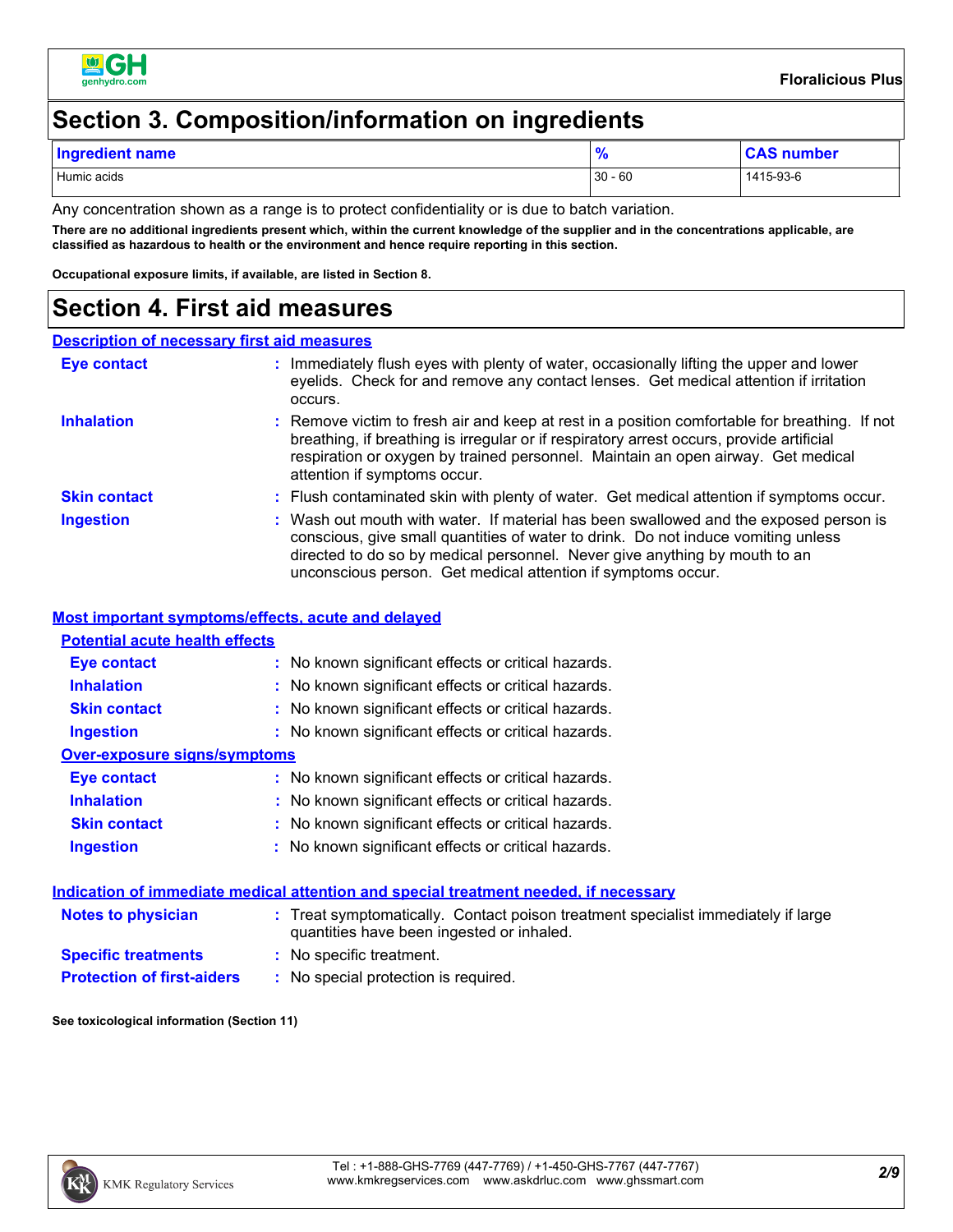

#### **Section 5. Fire-fighting measures**

| <b>Extinguishing media</b>                               |                                                                                                                                                                          |
|----------------------------------------------------------|--------------------------------------------------------------------------------------------------------------------------------------------------------------------------|
| <b>Suitable extinguishing</b><br>media                   | : Use an extinguishing agent suitable for the surrounding fire.                                                                                                          |
| <b>Unsuitable extinguishing</b><br>media                 | : None known.                                                                                                                                                            |
| <b>Specific hazards arising</b><br>from the chemical     | : No specific fire or explosion hazard.                                                                                                                                  |
| <b>Hazardous thermal</b><br>decomposition products       | : Decomposition products may include the following materials:<br>phosphorus oxides<br>metal oxide/oxides                                                                 |
| <b>Special protective actions</b><br>for fire-fighters   | : No special measures are required.                                                                                                                                      |
| <b>Special protective</b><br>equipment for fire-fighters | : Fire-fighters should wear appropriate protective equipment and self-contained breathing<br>apparatus (SCBA) with a full face-piece operated in positive pressure mode. |

### **Section 6. Accidental release measures**

|                                                              | <b>Personal precautions, protective equipment and emergency procedures</b>                                                                                                                                                                                                                                                                                                                                                                                                                                                               |
|--------------------------------------------------------------|------------------------------------------------------------------------------------------------------------------------------------------------------------------------------------------------------------------------------------------------------------------------------------------------------------------------------------------------------------------------------------------------------------------------------------------------------------------------------------------------------------------------------------------|
| For non-emergency<br>personnel                               | : Do not touch or walk through spilled material. Avoid breathing vapor or mist. Provide<br>adequate ventilation. Wear appropriate respirator when ventilation is inadequate. Put<br>on appropriate personal protective equipment.                                                                                                                                                                                                                                                                                                        |
| For emergency responders :                                   | If specialized clothing is required to deal with the spillage, take note of any information in<br>Section 8 on suitable and unsuitable materials. See also the information in "For non-<br>emergency personnel".                                                                                                                                                                                                                                                                                                                         |
| <b>Environmental precautions</b>                             | : Avoid dispersal of spilled material and runoff and contact with soil, waterways, drains<br>and sewers. Inform the relevant authorities if the product has caused environmental<br>pollution (sewers, waterways, soil or air).                                                                                                                                                                                                                                                                                                          |
| <b>Methods and materials for containment and cleaning up</b> |                                                                                                                                                                                                                                                                                                                                                                                                                                                                                                                                          |
| <b>Spill</b>                                                 | : Stop leak if without risk. Move containers from spill area. Prevent entry into sewers,<br>water courses, basements or confined areas. Wash spillages into an effluent treatment<br>plant or proceed as follows. Contain and collect spillage with non-combustible,<br>absorbent material e.g. sand, earth, vermiculite or diatomaceous earth and place in<br>container for disposal according to local regulations (see Section 13). Dispose of via a<br>licensed waste disposal contractor. Note: see Section 1 for emergency contact |

### **Section 7. Handling and storage**

#### **Precautions for safe handling**

| <b>Protective measures</b>                       | : Put on appropriate personal protective equipment (see Section 8).                                                                                                                                                                                                    |
|--------------------------------------------------|------------------------------------------------------------------------------------------------------------------------------------------------------------------------------------------------------------------------------------------------------------------------|
| <b>Advice on general</b><br>occupational hygiene | : Eating, drinking and smoking should be prohibited in areas where this material is<br>handled, stored and processed. Workers should wash hands and face before eating,<br>drinking and smoking. See also Section 8 for additional information on hygiene<br>measures. |

information and Section 13 for waste disposal.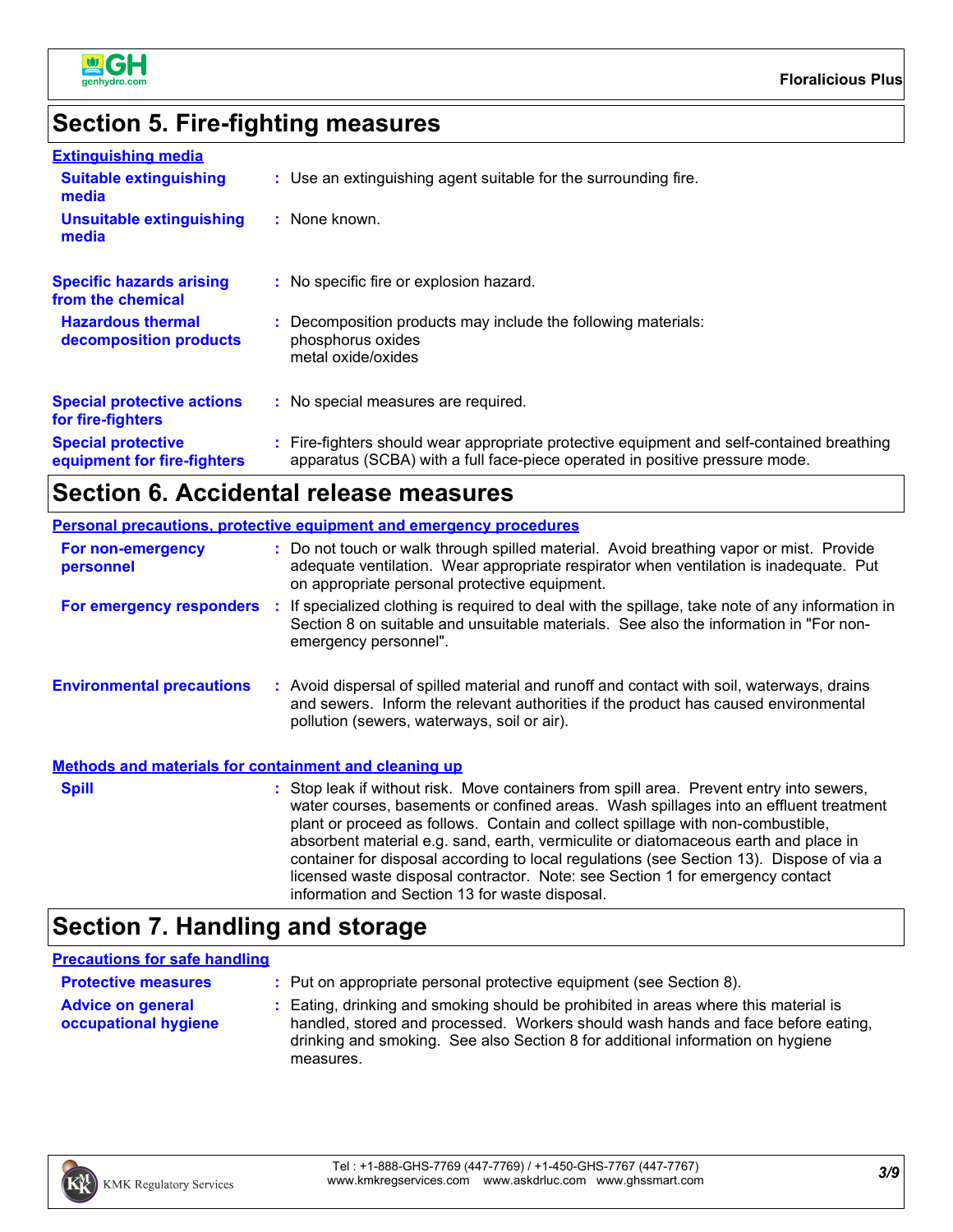

### **Section 7. Handling and storage**

|                          | <b>Conditions for safe storage, :</b> Store in accordance with local regulations. Store in original container protected from |
|--------------------------|------------------------------------------------------------------------------------------------------------------------------|
| including any            | direct sunlight in a dry, cool and well-ventilated area, away from incompatible materials                                    |
| <i>incompatibilities</i> | (see Section 10) and food and drink. Keep container tightly closed and sealed until                                          |
|                          | ready for use. Containers that have been opened must be carefully resealed and kept                                          |
|                          | upright to prevent leakage. Do not store in unlabeled containers. Use appropriate                                            |
|                          | containment to avoid environmental contamination.                                                                            |

# **Section 8. Exposure controls/personal protection**

| <b>Control parameters</b>                  |                                                                                                                                                                                                                                                                                                                                                                                                 |
|--------------------------------------------|-------------------------------------------------------------------------------------------------------------------------------------------------------------------------------------------------------------------------------------------------------------------------------------------------------------------------------------------------------------------------------------------------|
| <b>Occupational exposure limits</b>        |                                                                                                                                                                                                                                                                                                                                                                                                 |
| None.                                      |                                                                                                                                                                                                                                                                                                                                                                                                 |
|                                            |                                                                                                                                                                                                                                                                                                                                                                                                 |
| <b>Appropriate engineering</b><br>controls | : Good general ventilation should be sufficient to control worker exposure to airborne<br>contaminants.                                                                                                                                                                                                                                                                                         |
| <b>Environmental exposure</b><br>controls  | : Emissions from ventilation or work process equipment should be checked to ensure<br>they comply with the requirements of environmental protection legislation.                                                                                                                                                                                                                                |
| <b>Individual protection measures</b>      |                                                                                                                                                                                                                                                                                                                                                                                                 |
| <b>Hygiene measures</b>                    | Wash hands, forearms and face thoroughly after handling chemical products, before<br>eating, smoking and using the lavatory and at the end of the working period.<br>Appropriate techniques should be used to remove potentially contaminated clothing.<br>Wash contaminated clothing before reusing. Ensure that eyewash stations and safety<br>showers are close to the workstation location. |
| <b>Eye/face protection</b>                 | Safety eyewear complying with an approved standard should be used when a risk<br>assessment indicates this is necessary to avoid exposure to liquid splashes, mists,<br>gases or dusts. If contact is possible, the following protection should be worn, unless<br>the assessment indicates a higher degree of protection: safety glasses with side-shields.                                    |
| <b>Skin protection</b>                     |                                                                                                                                                                                                                                                                                                                                                                                                 |
| <b>Hand protection</b>                     | : Chemical-resistant, impervious gloves complying with an approved standard should be<br>worn at all times when handling chemical products if a risk assessment indicates this is<br>necessary.                                                                                                                                                                                                 |
| <b>Body protection</b>                     | : Personal protective equipment for the body should be selected based on the task being<br>performed and the risks involved and should be approved by a specialist before<br>handling this product.                                                                                                                                                                                             |
| <b>Other skin protection</b>               | : Appropriate footwear and any additional skin protection measures should be selected<br>based on the task being performed and the risks involved and should be approved by a<br>specialist before handling this product.                                                                                                                                                                       |
| <b>Respiratory protection</b>              | Based on the hazard and potential for exposure, select a respirator that meets the<br>÷.<br>appropriate standard or certification. Respirators must be used according to a<br>respiratory protection program to ensure proper fitting, training, and other important<br>aspects of use.                                                                                                         |

## **Section 9. Physical and chemical properties**

| <b>Appearance</b>     |                                                               |  |
|-----------------------|---------------------------------------------------------------|--|
| <b>Physical state</b> | Liquid. [Aqueous solution.]<br>÷.                             |  |
| <b>Color</b>          | Black.                                                        |  |
| <b>Odor</b>           | : Soy odor with vanilla fragrance. [Slight]                   |  |
| <b>Odor threshold</b> | : Not available.                                              |  |
| pH                    | : 4.5                                                         |  |
| <b>Melting point</b>  | $: -1^{\circ}C(30.2^{\circ}F)$                                |  |
|                       | Tel : +1-888-GHS-7769 (447-7769) / +1-450-GHS-7767 (447-7767) |  |



*4/9* Tel : +1-888-GHS-7769 (447-7769) / +1-450-GHS-7767 (447-7767) www.kmkregservices.com www.askdrluc.com www.ghssmart.com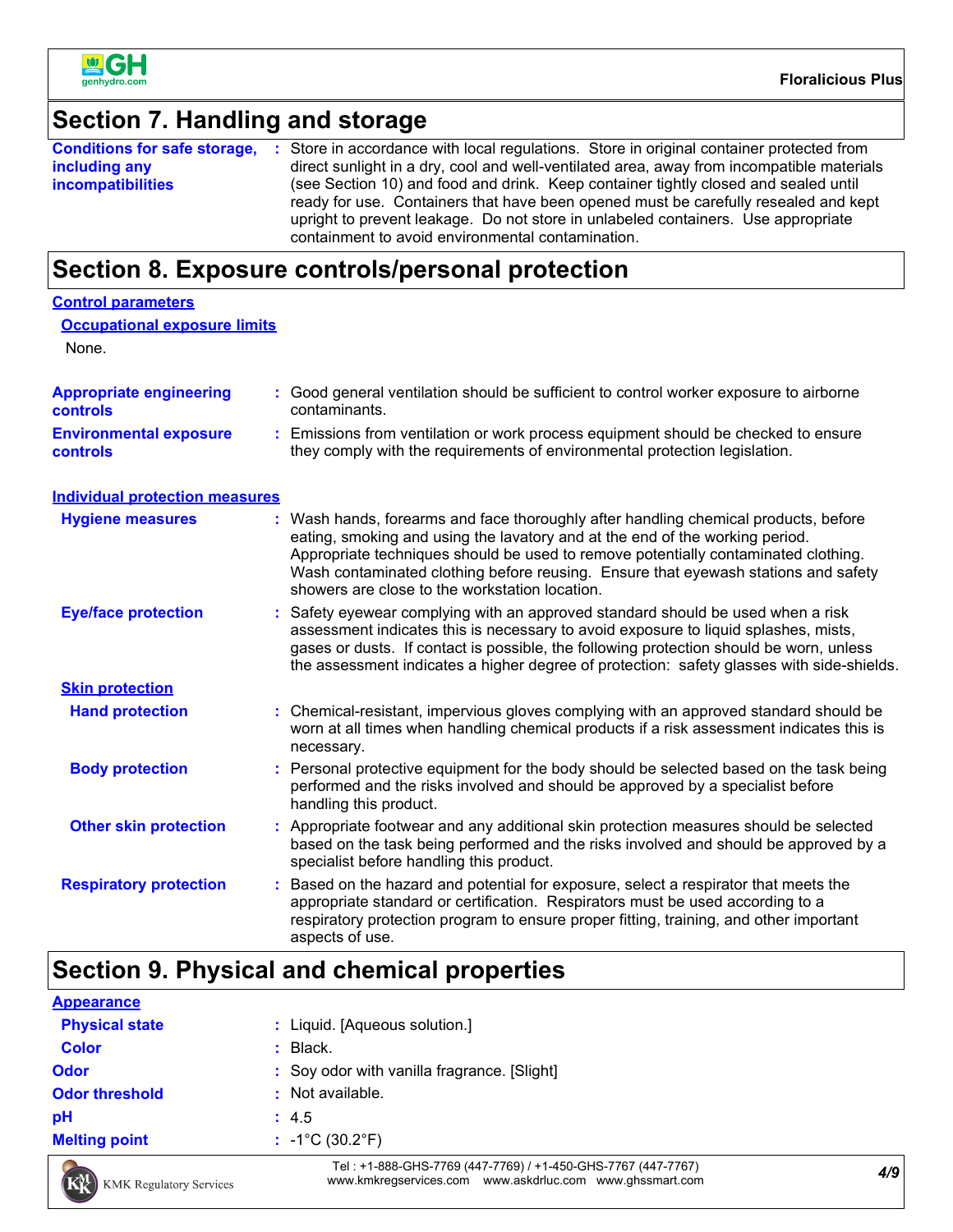

### **Section 9. Physical and chemical properties**

| <b>Boiling point</b>                              | : $100^{\circ}$ C (212 $^{\circ}$ F) |
|---------------------------------------------------|--------------------------------------|
| <b>Flash point</b>                                | $:$ Not available.                   |
| <b>Evaporation rate</b>                           | $:$ Not available.                   |
| <b>Flammability (solid, gas)</b>                  | : Not available.                     |
| Lower and upper explosive<br>(flammable) limits   | $:$ Not available.                   |
| <b>Vapor pressure</b>                             | $:$ Not available.                   |
| <b>Vapor density</b>                              | $:$ Not available.                   |
| <b>Relative density</b>                           | : 1.13                               |
| <b>Solubility</b>                                 | : Soluble in water.                  |
| <b>Partition coefficient: n-</b><br>octanol/water | $:$ Not available.                   |
| <b>Auto-ignition temperature</b>                  | $:$ Not available.                   |
| <b>Decomposition temperature</b>                  | $:$ Not available.                   |
| <b>Viscosity</b>                                  | $:$ Not available.                   |
| <b>Volatility</b>                                 | $:$ Not available.                   |

# **Section 10. Stability and reactivity**

| <b>Reactivity</b>                            | : No specific test data related to reactivity available for this product or its ingredients.              |
|----------------------------------------------|-----------------------------------------------------------------------------------------------------------|
| <b>Chemical stability</b>                    | : The product is stable.                                                                                  |
| <b>Possibility of hazardous</b><br>reactions | : Under normal conditions of storage and use, hazardous reactions will not occur.                         |
| <b>Conditions to avoid</b>                   | : No specific data.                                                                                       |
| <b>Incompatible materials</b>                | : Reactive or incompatible with the following materials: Hypochlorites, oxidizing materials.              |
| <b>Hazardous decomposition</b><br>products   | : Under normal conditions of storage and use, hazardous decomposition products should<br>not be produced. |

### **Section 11. Toxicological information**

| <b>Information on toxicological effects</b>      |
|--------------------------------------------------|
| <b>Acute toxicity</b>                            |
| There is no data available.                      |
| <b>Irritation/Corrosion</b>                      |
| There is no data available.                      |
| <b>Sensitization</b>                             |
| There is no data available.                      |
| <b>Carcinogenicity</b>                           |
| There is no data available.                      |
| Specific target organ toxicity (single exposure) |

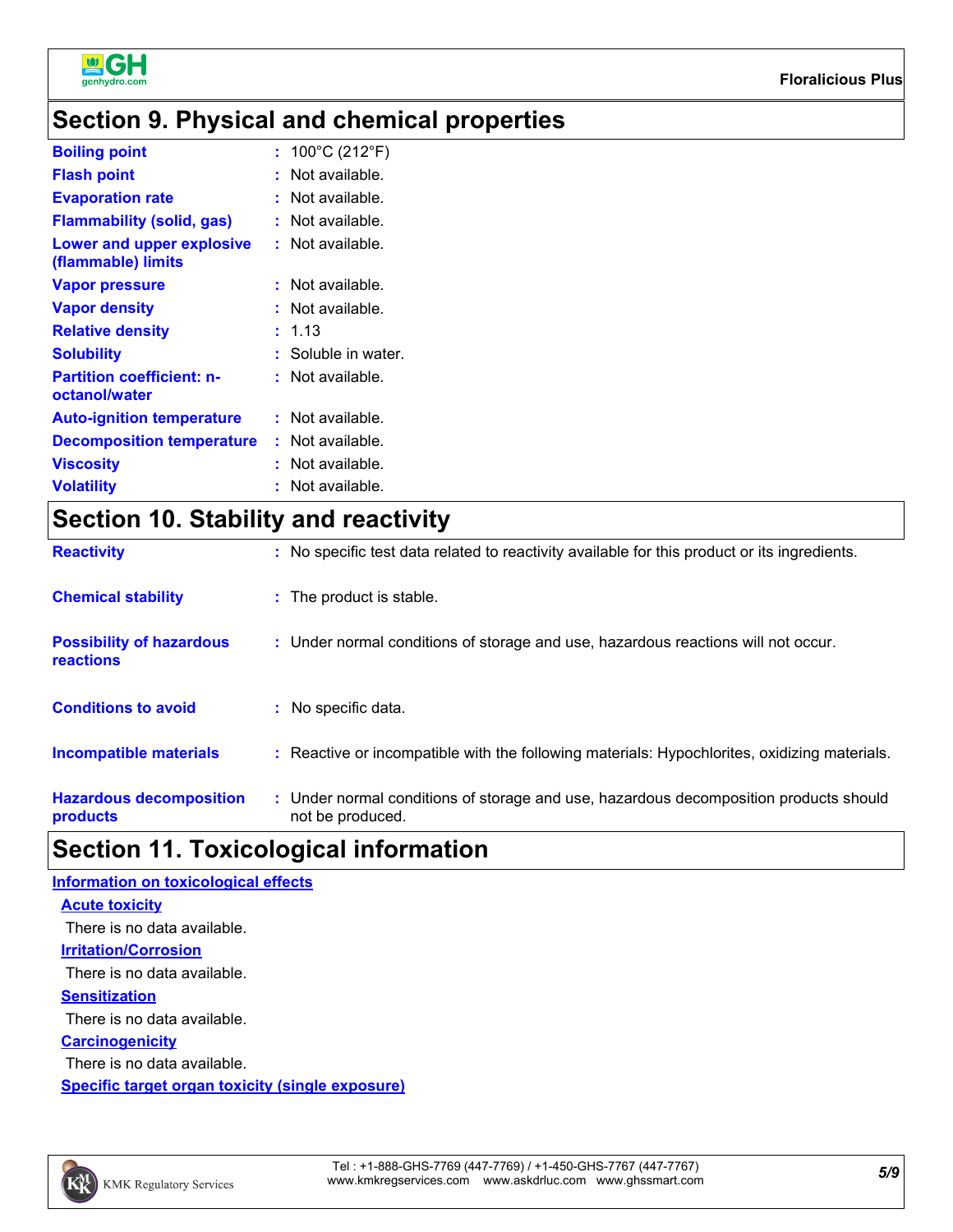

# **Section 11. Toxicological information**

| <b>Name</b>                                                                              | <b>Category</b>                                                               | <b>Route of</b><br>exposure | <b>Target organs</b>         |
|------------------------------------------------------------------------------------------|-------------------------------------------------------------------------------|-----------------------------|------------------------------|
| Humic acids                                                                              | Category 3                                                                    | Not applicable.             | Respiratory tract irritation |
| <b>Specific target organ toxicity (repeated exposure)</b>                                |                                                                               |                             |                              |
| There is no data available.                                                              |                                                                               |                             |                              |
| <b>Aspiration hazard</b>                                                                 |                                                                               |                             |                              |
| There is no data available.                                                              |                                                                               |                             |                              |
| <b>Information on the likely</b><br>routes of exposure                                   | : Dermal contact. Eye contact. Ingestion.                                     |                             |                              |
| <b>Potential acute health effects</b>                                                    |                                                                               |                             |                              |
| <b>Eye contact</b>                                                                       | : No known significant effects or critical hazards.                           |                             |                              |
| <b>Inhalation</b>                                                                        | : No known significant effects or critical hazards.                           |                             |                              |
| <b>Skin contact</b>                                                                      | : No known significant effects or critical hazards.                           |                             |                              |
| <b>Ingestion</b>                                                                         | : No known significant effects or critical hazards.                           |                             |                              |
| Symptoms related to the physical, chemical and toxicological characteristics             |                                                                               |                             |                              |
| <b>Eye contact</b>                                                                       | : No known significant effects or critical hazards.                           |                             |                              |
| <b>Inhalation</b>                                                                        | : No known significant effects or critical hazards.                           |                             |                              |
| <b>Skin contact</b>                                                                      | : No known significant effects or critical hazards.                           |                             |                              |
| <b>Ingestion</b>                                                                         | : No known significant effects or critical hazards.                           |                             |                              |
| Delayed and immediate effects and also chronic effects from short and long term exposure |                                                                               |                             |                              |
| <b>Short term exposure</b>                                                               |                                                                               |                             |                              |
| <b>Potential immediate</b><br>effects                                                    | : No known significant effects or critical hazards.                           |                             |                              |
| <b>Potential delayed effects</b>                                                         | : No known significant effects or critical hazards.                           |                             |                              |
| <b>Long term exposure</b>                                                                |                                                                               |                             |                              |
| <b>Potential immediate</b><br>effects                                                    | : No known significant effects or critical hazards.                           |                             |                              |
|                                                                                          | Potential delayed effects : No known significant effects or critical hazards. |                             |                              |
| <b>Potential chronic health effects</b>                                                  |                                                                               |                             |                              |
| <b>General</b>                                                                           | : No known significant effects or critical hazards.                           |                             |                              |
| <b>Carcinogenicity</b>                                                                   | : No known significant effects or critical hazards.                           |                             |                              |
| <b>Mutagenicity</b>                                                                      | No known significant effects or critical hazards.                             |                             |                              |
| <b>Teratogenicity</b>                                                                    | : No known significant effects or critical hazards.                           |                             |                              |
| <b>Developmental effects</b>                                                             | : No known significant effects or critical hazards.                           |                             |                              |
| <b>Fertility effects</b>                                                                 | : No known significant effects or critical hazards.                           |                             |                              |
| <b>Numerical measures of toxicity</b>                                                    |                                                                               |                             |                              |
| <b>Acute toxicity estimates</b>                                                          |                                                                               |                             |                              |
| There is no deta oveilable                                                               |                                                                               |                             |                              |

There is no data available.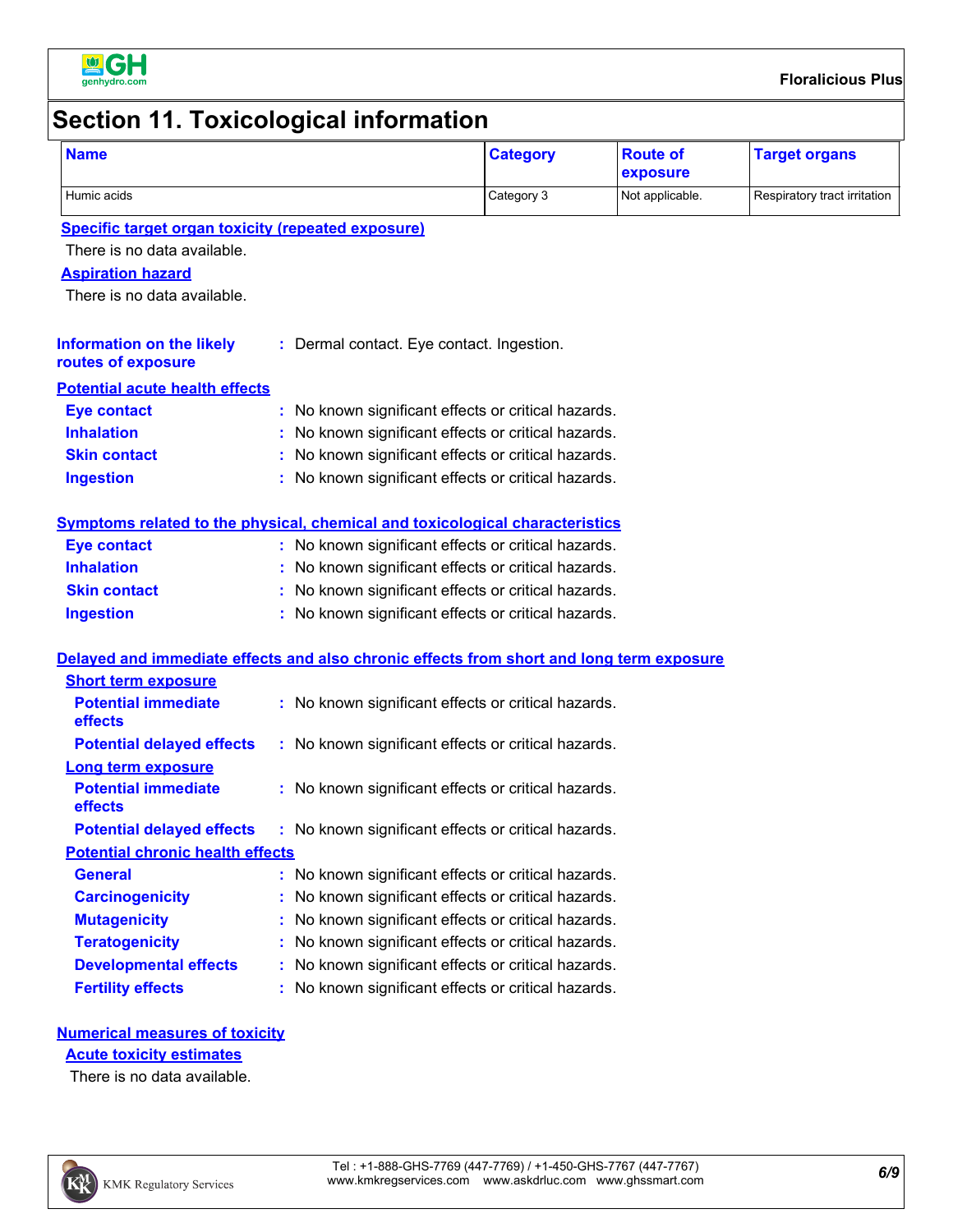

### **Section 12. Ecological information**

#### **Toxicity**

There is no data available.

#### **Persistence and degradability**

There is no data available.

| <b>Bioaccumulative potential</b>                 |                                          |
|--------------------------------------------------|------------------------------------------|
| There is no data available.                      |                                          |
| <b>Mobility in soil</b>                          |                                          |
| <b>Soil/water partition</b><br>coefficient (Koc) | $\therefore$ There is no data available. |

| <b>Other adverse effects</b> | : No known significant effects or critical hazards. |
|------------------------------|-----------------------------------------------------|
|------------------------------|-----------------------------------------------------|

#### **Section 13. Disposal considerations**

| : The generation of waste should be avoided or minimized wherever possible. Disposal<br><b>Disposal methods</b><br>of this product, solutions and any by-products should comply with the requirements of<br>environmental protection and waste disposal legislation and any regional local authority<br>requirements. Dispose of surplus and non-recyclable products via a licensed waste<br>disposal contractor. Waste should not be disposed of untreated to the sewer unless<br>fully compliant with the requirements of all authorities with jurisdiction. Waste packaging<br>should be recycled. Incineration or landfill should only be considered when recycling is<br>not feasible. This material and its container must be disposed of in a safe way. Empty<br>containers or liners may retain some product residues. Avoid dispersal of spilled<br>material and runoff and contact with soil, waterways, drains and sewers. |
|---------------------------------------------------------------------------------------------------------------------------------------------------------------------------------------------------------------------------------------------------------------------------------------------------------------------------------------------------------------------------------------------------------------------------------------------------------------------------------------------------------------------------------------------------------------------------------------------------------------------------------------------------------------------------------------------------------------------------------------------------------------------------------------------------------------------------------------------------------------------------------------------------------------------------------------|

### **Section 14. Transport information**

|                                      | <b>DOT Classification</b> | <b>IMDG</b>              | <b>IATA</b>                  |  |  |
|--------------------------------------|---------------------------|--------------------------|------------------------------|--|--|
| <b>UN number</b>                     | Not regulated.            | Not regulated.           | Not regulated.               |  |  |
| <b>UN proper</b><br>shipping name    |                           |                          |                              |  |  |
| <b>Transport</b><br>hazard class(es) | $\overline{\phantom{0}}$  |                          | $\qquad \qquad \blacksquare$ |  |  |
| <b>Packing group</b>                 | $\blacksquare$            | $\overline{\phantom{0}}$ | $\qquad \qquad \blacksquare$ |  |  |
| <b>Environmental</b><br>hazards      | No.                       | No.                      | No.                          |  |  |
| <b>Additional</b><br>information     |                           |                          |                              |  |  |

**AERG :** Not applicable

**Special precautions for user Transport within user's premises:** always transport in closed containers that are **:** upright and secure. Ensure that persons transporting the product know what to do in the event of an accident or spillage.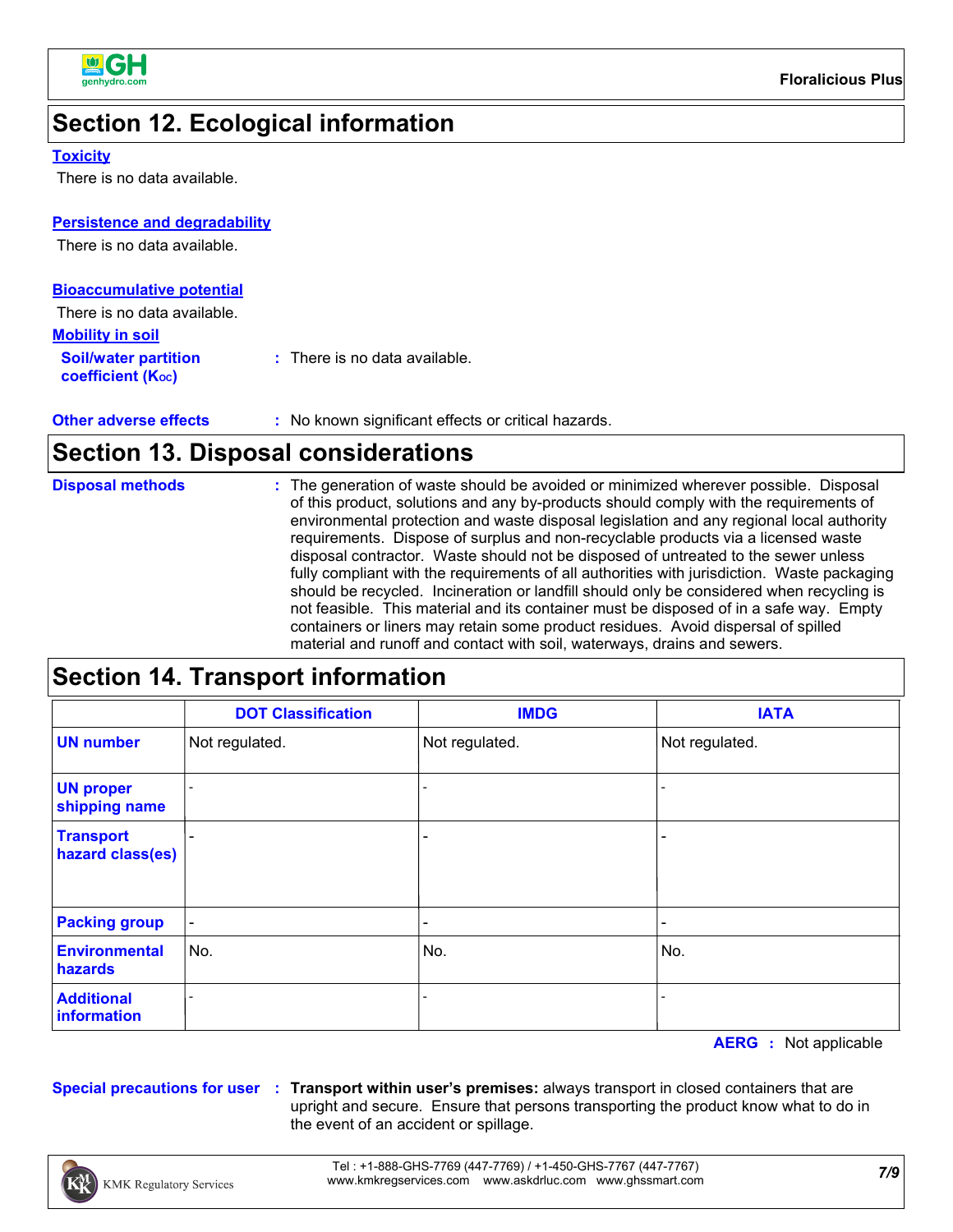

#### **Section 14. Transport information**

**Transport in bulk according to Annex II of MARPOL and the IBC Code :** Not available.

#### **Section 15. Regulatory information**

| <b>U.S. Federal regulations</b>                                                   | : TSCA 8(a) CDR Exempt/Partial exemption: Not determined<br>United States inventory (TSCA 8b): Not determined. |                       |                             |                 |                                            |                                                    |
|-----------------------------------------------------------------------------------|----------------------------------------------------------------------------------------------------------------|-----------------------|-----------------------------|-----------------|--------------------------------------------|----------------------------------------------------|
| <b>Clean Air Act Section 112</b><br>(b) Hazardous Air<br><b>Pollutants (HAPS)</b> | : Not listed                                                                                                   |                       |                             |                 |                                            |                                                    |
| <b>Clean Air Act Section 602</b><br><b>Class I Substances</b>                     | : Not listed                                                                                                   |                       |                             |                 |                                            |                                                    |
| <b>Clean Air Act Section 602</b><br><b>Class II Substances</b>                    | : Not listed                                                                                                   |                       |                             |                 |                                            |                                                    |
| <b>DEA List I Chemicals</b><br>(Precursor Chemicals)                              | : Not listed                                                                                                   |                       |                             |                 |                                            |                                                    |
| <b>DEA List II Chemicals</b><br><b>(Essential Chemicals)</b>                      | : Not listed                                                                                                   |                       |                             |                 |                                            |                                                    |
| <b>SARA 302/304</b>                                                               |                                                                                                                |                       |                             |                 |                                            |                                                    |
| <b>Composition/information on ingredients</b>                                     |                                                                                                                |                       |                             |                 |                                            |                                                    |
| No products were found.                                                           |                                                                                                                |                       |                             |                 |                                            |                                                    |
| <b>SARA 304 RQ</b>                                                                | : Not applicable.                                                                                              |                       |                             |                 |                                            |                                                    |
| <b>SARA 311/312</b>                                                               |                                                                                                                |                       |                             |                 |                                            |                                                    |
| <b>Classification</b>                                                             | : Not applicable.                                                                                              |                       |                             |                 |                                            |                                                    |
| <b>Composition/information on ingredients</b>                                     |                                                                                                                |                       |                             |                 |                                            |                                                    |
| <b>Name</b>                                                                       | $\frac{9}{6}$                                                                                                  | <b>Fire</b><br>hazard | <b>Sudden</b><br>release of | <b>Reactive</b> | <b>Immediate</b><br>(acute)<br>$\sim -141$ | <b>Delayed</b><br>(chronic)<br>المستحققات والمستحد |

| <b>INAILIE</b> | 70        | гне             | <b>P</b> ouguer<br><b>hazard</b> release of<br><b>pressure</b> | <b>Reacuve</b> | <u>IIIIIIeulate</u><br>(acute)<br>health<br>hazard | <u><b>I</b>Delayeu</u><br>(chronic)<br>health<br>hazard |  |
|----------------|-----------|-----------------|----------------------------------------------------------------|----------------|----------------------------------------------------|---------------------------------------------------------|--|
| Humic acids    | $30 - 60$ | IN <sub>O</sub> | No.                                                            | No.            | Yes.                                               | No.                                                     |  |

#### **SARA 313**

No products were found.

#### **State regulations**

**Massachusetts**

- 
- 
- 
- None of the components are listed. **:**
- **New York :** None of the components are listed.
- 
- 
- **New Jersey :** None of the components are listed.
	-
- **Pennsylvania :** None of the components are listed.
- **California Prop. 65**

No products were found.

 $\text{K}\!\! \text{W})$ KMK Regulatory Services